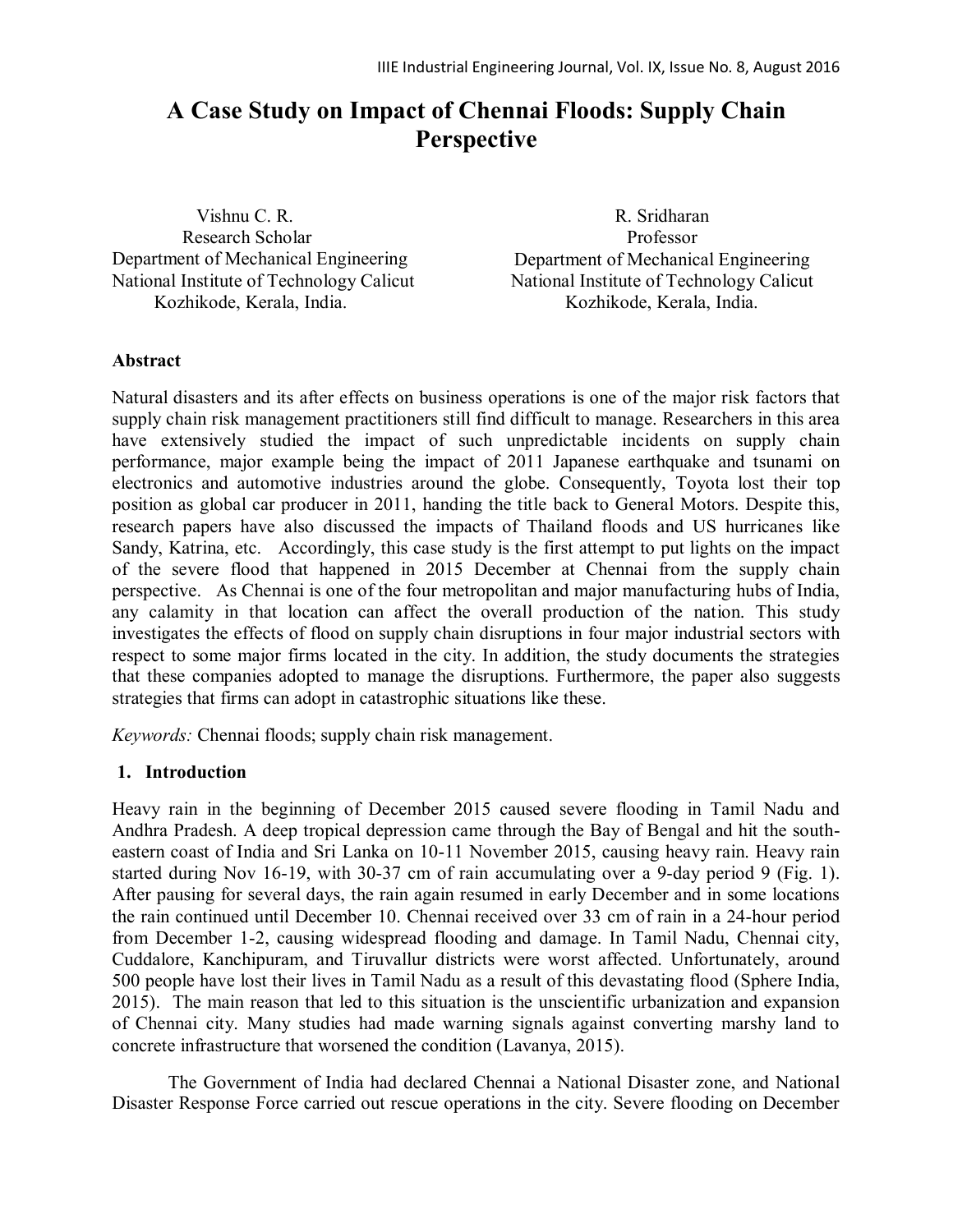2 and 3 wreaked havoc, with large parts of the city under water. The rains and subsequent overflow of the Adyar River and Cooum River had caused severe flooding and extensive evacuations in Chennai and surrounding areas, as well as significant damage to homes and surrounding farm fields. Many parts of the city got isolated since road and rail access had been cut off, while failure of the power and telecommunication system elevated the risk. The runway at Chennai airport was flooded and got closed for 3 days and 3,500 people got stranded there. For most people stranded in rain hit Chennai, taking a flight to neighbouring cities had been a bleak option over those days. This was not just due to the fact that the Chennai airport has been flooded, but also because tickets were priced as high as Rs. 50,000 one way (Sinha, 2015a; DNA, 2015; TOI, 2015; The Hindu, 2015d)



Fig 1 Chennai Rainfall Statistics (Source: Indian Express Daily)



Fig 2 Economic loss due to natural calamities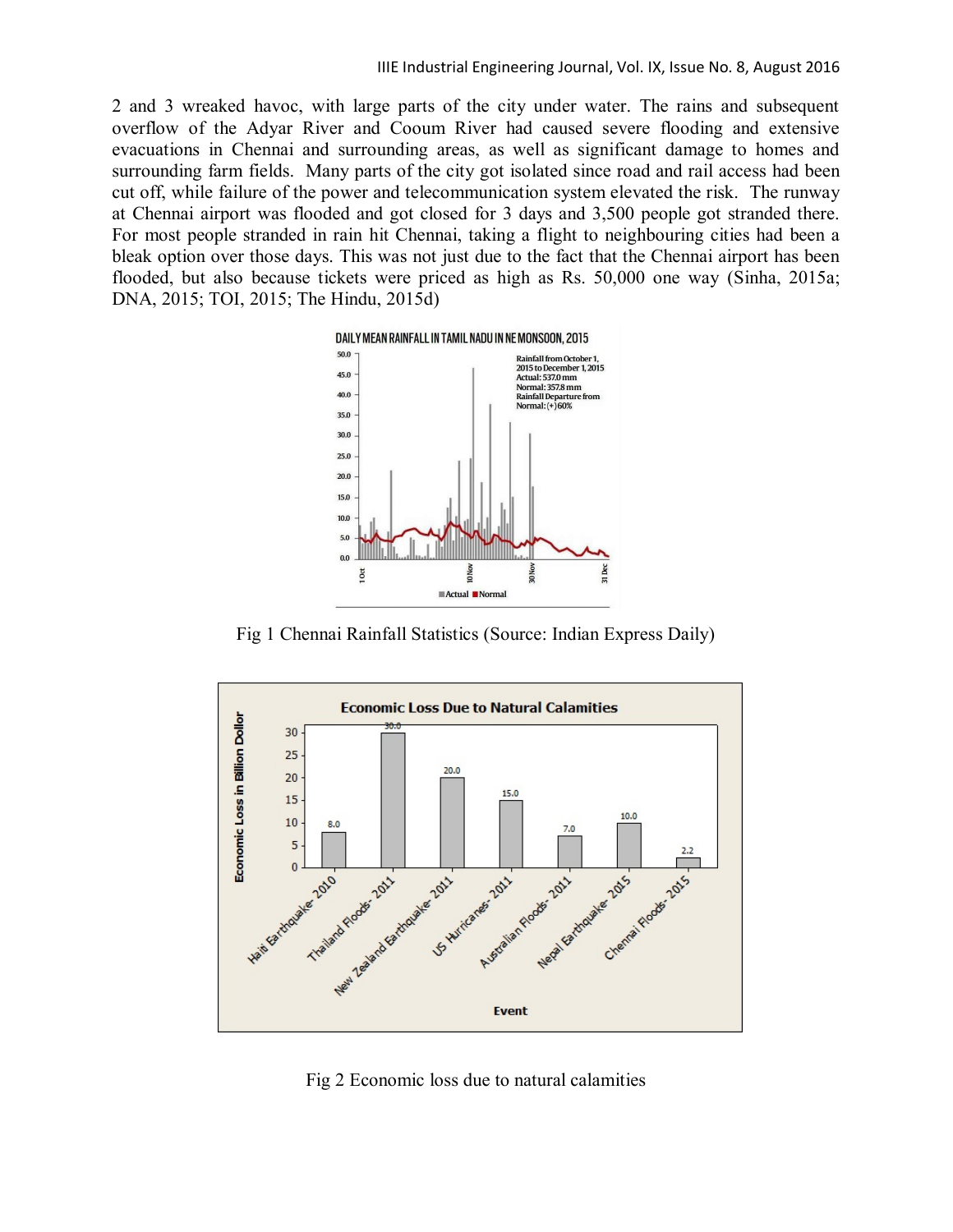From the supply chain perspective, the aftermath of the rains and extensive flooding was a huge blow for the industrial activities in Chennai, which is home to outposts for multinational companies ranging from BMW and Ford Motor to Tata Consultancy Services and IBM. Major manufacturing units had to suspend operations with units either flooded or unable to operate due to inadequate workforce. The industry lobby, Associated Chambers of Commerce of India, estimated the overall economic loss from the flooding at over Rs. 15,000 crores. In other words, approximately 10-15% of the country's production was impacted in the month of November because of Chennai rains (Thakkar, 2016). However, recent studies show that damages and losses account for Rs 14,630 crores i.e. \$ 2.2 billion (Fig. 2) according to reinsurance company Swiss Re (TOI, 2016). According to the study, the insured losses due to the Chennai floods were estimated at \$755 million, making these floods the second costliest insurance event in India on sigma records. The public sector United India Insurance is the one to handle most number of claims (Sinha, 2015b; The Indian Express, 2016). This case study briefly consolidates and classifies these impacts within four major manufacturing and service sectors like automobile, IT & telecommunication, food supply chain and Health sector. The rest of the paper is organised as follows. Section 2- 5 deals with the impact on four major manufacturing and service sectors such as automobile & petroleum industry, IT & telecommunication, food industry and health sector respectively. Section 6 provides the inferences drawn from the study and finally, section 7 provides the conclusion.

#### **2. Automobile and Petroleum Industry**

The automotive industry is one of the key drivers of India's economy, accounting for around 4 percent of India's GDP and over 200,000 jobs. Gujarat and Chennai-Bangalore corridor are the two major areas where Indian automobile manufacturing is concentrated. Subsequently, Chennai is renowned as the Detroit of India. In fact, Chennai hosts country's largest auto manufacturing hub with Ford, Daimler, Nissan, TVS, Hyundai, Renault-Nissan, Royal Enfield and Ashok Leyland having their factories there. Out of the \$38 billion annual production of auto components in India, almost 25 percent, or \$9.5 billion comes from Chennai and its surrounding automotive belt.

Unfortunately, the unprecedented rainfall in Chennai has impacted logistics and supply chain resulting in disruption of production. Automobile manufacturers in and around Chennai have suffered heavy losses due to the floods. However, most of the original equipment manufacturers restored operations within a month but many of them faced difficulties to restore their supply chains as logistics, due to road conditions, continued to pose a challenge for two months. While no official numbers were given, industry sources claim that production loss could be between Rs 1200-1500 crore as an after effect of this natural disaster (Lakshmana, 2015).

South Korean carmaker Hyundai, has the largest car manufacturing plant around 45 km from Chennai having daily production of 2,200 cars whereas the annual capacity is 6,80,000 units. In view of the heavy rain and floods, the company had to call off the third shift on December 1 and all shifts on December 2, 3 and 4. The company did not share the exact production loss. However, going by its daily production capacity and the number of shifts and days suspended, production loss could be around 7,300 units. The damages to roads because of the floods have caused logistics challenges, despite this, they are also facing issues like supply uncertainty since most of their vendors was located close by. However, later they worked closely with their vendors and supply chain partners to ensure supply of parts is not impacted. The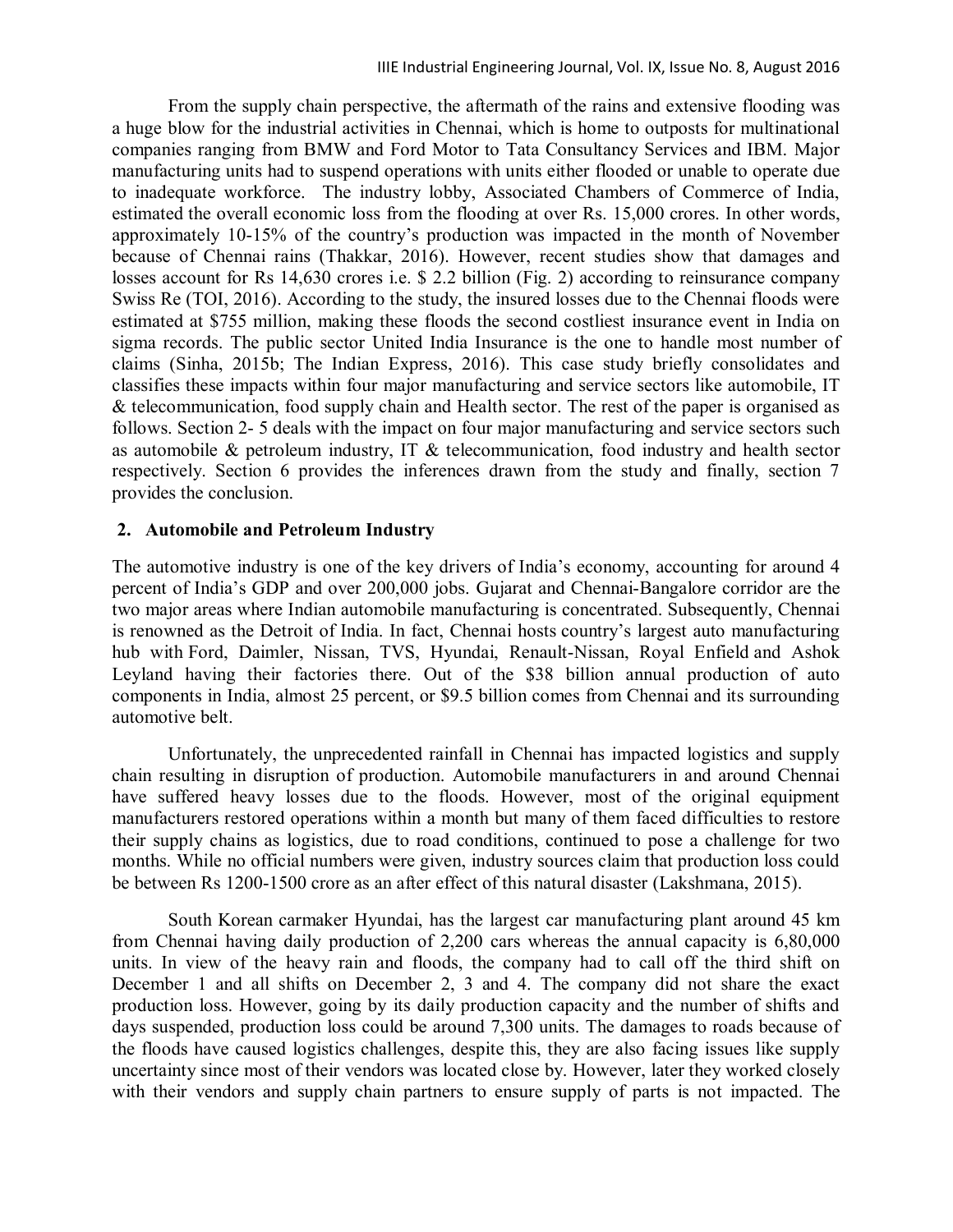company then had to work all shifts and its production teams worked towards resolving the shortfall. Even though, the waiting period of some models impacted by a week to 10 days (Williams, 2015).

Renault-Nissan's manufacturing plant is located at Oragadam, 45-50 km from Chennai. Due to extreme weather conditions which made it unsafe for employees to travel, Renault-Nissan Alliance plant suspended operations for four days in the beginning of December and three days in mid-November. However, the company has not incurred any damage to the plants, facilities or warehousing. As a result, operations were resumed on December 6. The company was close to 10,000 cars short of planned production. The company reported that its spare parts warehouse did not incur any damage and, therefore, parts supply has not been a major problem. Like Hyundai, Nissan also faced supply uncertainties since some of the firm's smaller suppliers got adversely affected (Narasimhan, 2015)

The US auto major Ford did not share information regarding production loss. Ford with an annual capacity of 3.4 lakh engines and 2 lakh vehicles had to shut its plant. The estimated cost of production loss of Ford is about Rs 600 crores (Ketan, 2015). Commercial vehicle majors namely Ashok Leyland and Daimler India, which have plants in and around Chennai, did not share details regarding production loss. Meanwhile, Florian Laudan, head of corporate communication at Daimler Trucks Asia, stated that they have production buffer for compensating the lost work hours (Williams, 2015).

Royal Enfield's production facilities at Thiruvottiyur and Oragadam were shut on December 1 and the company resumed production of motorcycles on December 7. However, owing to low turnout of employees and some issues with its local suppliers, the facilities had to run at their 50 per cent capacity in December second week. The firm has reported production loss of 11,200 vehicles owing to the closure of both the facilities (The Hindu, 2016). Finally, Indian two-wheeler manufacturer TVS Motor claimed that the company suffered sales loss of approximately 15,000 units due to the inclement weather.

Apollo Tyres has informed the exchange that its factory at Oragadam, near Chennai, was flooded and production disrupted till December 2 due to heavy rains in Chennai. The production loss due to this natural calamity was 450 tonnes but it was adequately covered under the insurance policy of the company. The shutdowns and production losses have affected shares of some Chennai-based companies on domestic stock exchanges. Shares of Ashok Leyland—whose Ennore plant in Chennai accounts for 40% of its production—closed down over 1% on the Bombay Stock Exchange (BSE) on Dec. 3. Shares of Chennai Petroleum Corporation (CPCL) ended down over 5% while TVS Motors closed over 2% lower on the BSE.

In general, major supply chain risks faced by manufacturing sectors were production halts, outbound delays, inventory shortage and logistics failure. Most of the parts for these organisations were being supplied on a just-in-time (JIT) basis that elevated the risk of inventory shortage, while production halts had made deliveries to be delayed by 7-10 days. However, firms like Daimler India Commercial Vehicles (DICV) made up the shortfall in production in due course, since they were not running at full utilisation and thus they just used their full capacity to meet the promise times (Williams, 2015).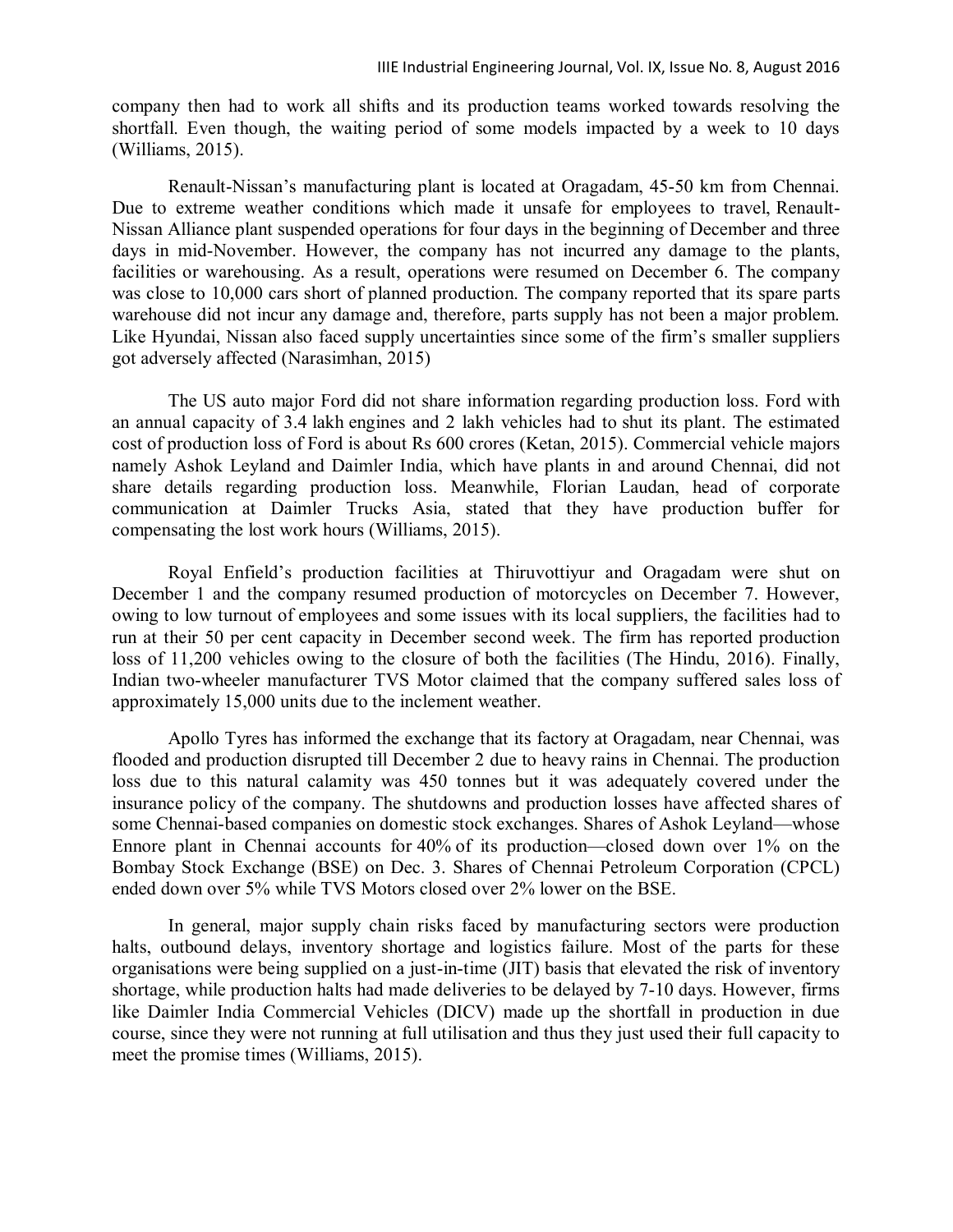When coming to the petroleum industry, Supreme Petrochem Limited informed the BSE that the operations of the company's EPS plant at Chennai had disrupted due to heavy rains and floods. Even though they did not produced exact loss statements, they claimed, that the plant was adequately insured. In addition, they served their customers from the company's EPS plant at Maharashtra. Reuters reported that the state-run Chennai Petroleum Corp (CPCL) had to shut its 210,000 barrels per day refinery in the city's industrial zone of Manali. Finally, the flood has made The Indian Oil Corporation's large Manali refinery in Chennai to close down, disrupting the fuel supply chains in and around the city (Press Trust of India, 2015). This also affected the transportation facilities in the state.

#### **3. IT and Telecommunication Industry**

Chennai is also a hub for several Indian and multinational IT companies, such as Infosys, Cognizant, and Mphasis, along with Tata and IBM. Around 400,000 people in the city work in the IT sector. Most of the IT companies are located in Porur, an area west of Chennai that was widely inundated. However, given the nature of their business, IT companies say they have successfully managed to get the work executed from other locations.

It is important to note the strategies executed by IT firms against flood caused disruption. Cognizant has activated its "business continuity plan," under which some employees were made to travel to offices in other cities to provide uninterrupted client support. Some of the facilities at Cognizant's delivery centre in Chennai were still operational and several employees working on critical projects were put to stay back at the office. The company also worked with network providers to ensure continued connectivity at its offices. IT giant Infosys also implemented similar strategies by moving some of the work that is done at Chennai to other locations. Even though, it remained shut on December 2nd.

Telecom operators have suffered Rs 300 crore of losses amid the unprecedented rainfall in Chennai and its surrounding areas. The calamity has also compelled Finnish network gear maker Nokia to stop production of 3G and 4G gear at its nearby factory. China's biggest telecoms gearmaker Huawei also got hit by the flood situation that affected its Chennai factory, which purely caters to export markets such as China, Asia Pacific and the Middle East. Even under the circumstances, most of the telecom operators offered their customers free calls and internet data to facilitate communication that was crucial even in the relief work. Companies like Airtel, Vodafone, BSNL, MTS etc. offered free 10 minutes talk and 50-100 Mb of data for prepaid customers in Chennai.

Out of the Rs 300 crore losses estimated by Cellular Operators Association of India (COAI), Rs 100 crore is on account of network restoration and Rs 200 crore on account of revenue losses in the first week of December 2015. Global network vendor such as Nokia having a large manufacturing plant near Chennai have been hit hard by the floods which forced them to temporarily stop production at its factory over two days. This was done to prioritise the safety of its 1300 employees and equipment. Nokia's Chennai works, which is amongst its key factories globally, meets the 3G and 4G network gear requirements of India and as many as 26 export markets across continents. A senior industry executive aware of the devastation stated that Nokia was closely working with its global factories in China and Finland to balance production volumes and bridge the Chennai production shortfall for meeting global customer requirements. Since Nokia follows a global supply chain, processes were in place to ensure customers can be served from its other global factories. Nokia India was also changing inbound and outbound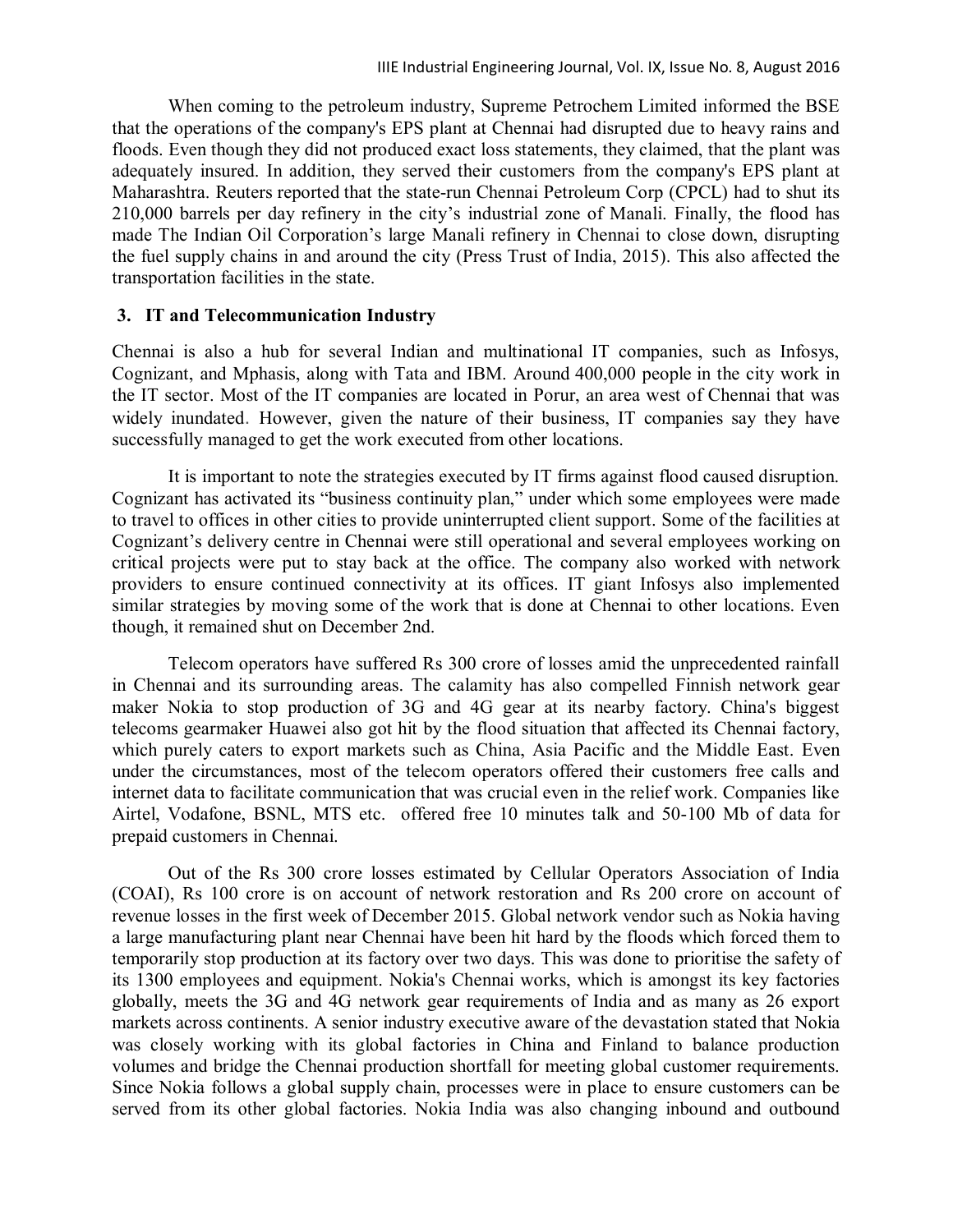shipping points to Bangalore instead of Chennai and had taken steps to organise alternate shipments of raw material to ensure minimal disruption to production in times of crisis like that. In the case of television networks, popular television networks, namely Puthiya Thalaimurai, Jaya TV and Mega TV halted services following flood-related technical difficulties.

## **4. Food supply Chains**

The floods severely impacted the food availability for initial days but the community was supported by government and other agencies**.** Across the three districts Cuddalore, Kanchipuram and Chennai, the food and security issue was much common since many household had lost their food items in the flood and was unable to restart cooking as there was muck, wet floor and no dry ration available. People depended on the food been supplied by the philanthropists. Cuddalore district was the most affected.

Most of the people expressed that the special nutritional needs of children, women and the elderly could not be met. As per the report of UNICEF, more than 30 percent of children in Tamil Nadu aged fewer than 5 years were underweight, raising serious concerns about their healthy growth and development. Furthermore, more than 30 percent of adolescent girls (15–19) years) and half of pregnant women (15-19 years) were anaemic. Only 52 percent of children were exclusively breastfed for six months. This percentage would have increased after the disaster as food availability and access is an acute problem in different areas. In both urban and rural areas, prices touched all-time high making it difficult for poor and vulnerable households to buy adequate food. This aggregated malnutrition among children.

Essential household items like milk and vegetables were sold at more than double the normal price in some places in Chennai. As the state electricity board had suspended power as a precautionary measure, most of the residents of the city and its neighbourhoods, who had stocked milk and vegetables, were unable to preserve them for long. Large queues were seen in places where milk was being sold. Despite this, famous Koyambedu vegetable market was cut off from the city, leading to the spiralling vegetable prices. In addition, the price of mineral water also hit the roof with a 20-litre bottle normally available for Rs 30 being sold for Rs 150 per bottle. Most of the supermarkets and hotels across the city were either shut or had run out of stocks (The Hindu, 2015a). Adding to this vulnerability, over 1.5 lakh (150,000) street vendors sustained losses of over 300 crores (The Hindu, 2015b).

## **5. Health Sector**

When rains ravaged the city, a well-known MIOT International hospital on the banks of the Adyar river in Manapakkam was hit by flood in parts of its premises and according to the government 18 people were declared dead within the initial two to three days of the floods (The Hindu, 2015c). As there was no electricity, the hospital was put to run on the generator. Unfortunately, flooding of generator room and resultant snap of ventilator and oxygen support resulted in loss of human life. Speaking to reporters, some relatives of those dead alleged that those on life support like ventilator and oxygen could not be continuously given such backup as the generator room was flooded. Out of 75 ICU patients in that hospital, 57 ventilator patients were moved out. To avoid similar situations seven emergency ambulances were deployed to transport patients from MIOT hospital to private and a government hospital. Also, out of the 18 dead, 14 were taken to the Government Royapettah Hospital as there was no power in the mortuary of MIOT Hospital.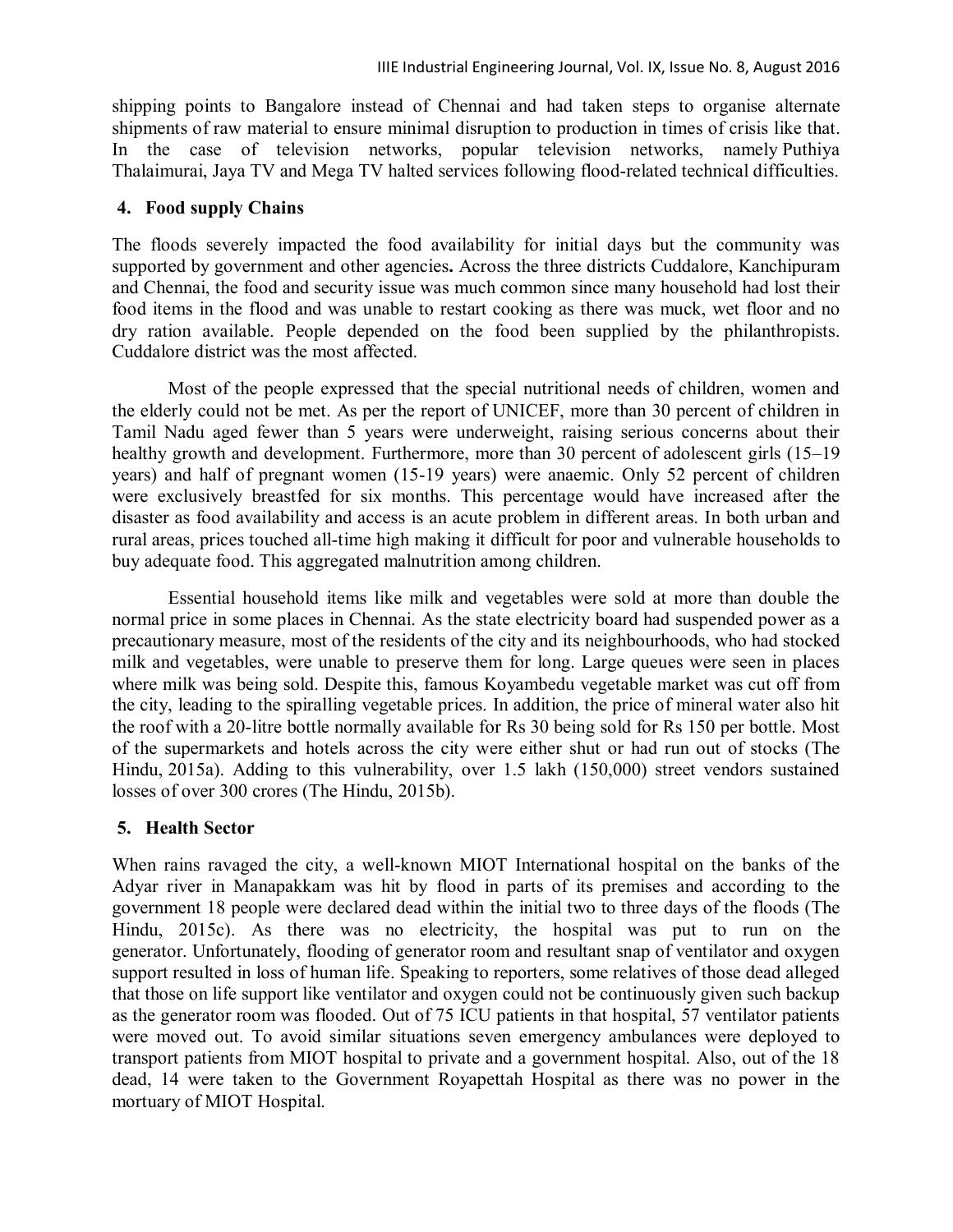### **6. Inferences**

Supply chain disruptions are unplanned and unanticipated events that prevent the normal materials flow through the supply network (Kim *et al.,* 2015). This case study reveals the after effects of Chennai floods, especially from the supply chain perspective. Accordingly, major supply chain risk factors that rose as a result of Chennai floods are as follows:

- Production halts
- Power failure
- Communication system failure
- Logistics failure
- Inventory management failure
- Supplier delays
- Outbound delays
- Human resource unavailability
- Environmental regulations
- Credit risk
- Asset impairment
- Plant safety issues
- Insurance security risk
- Share market depression
- Inertia: lack of firm's response to market changes

This scenario reflects the unpreparedness of organizations in handling disruptions. In addition, the above description of supply chain performance in various sectors reveals how a single natural calamity raises issues of various supply chain risks. Therefore, future studies in this area should also consider how one supply chain risk factor is related to others. This study of interrelationships between various risks will help the managers to cluster and classify risks based on various aspects like impact strength, frequency of occurrence and cost of containing/mitigating risk. This can again lead to the ranking of various risks and can be utilized to prioritize the execution of mitigation strategies and to frame the business continuity plans.

After close evaluation, it can be noted that IT sector turned out to be the one to manage the effects of the flood. Fortunately, most of the firms did not find any threat to their communication network that is vital for doing business. Moreover, most of the major IT firms had backup plans already made to react to these kinds of situations. As an example, Cognizant activated its "business continuity plan," during the flood times. According to this plan, some employees travelled to offices in other cities to provide uninterrupted client support. Similar strategies were adopted by other major IT giants like Infosys, TCS, IBM etc. However, when coming to manufacturing supply chains, the after effect was devastating, leading to the total halt in operations. This is due to the fact that unlike IT sector creating a physical backup is not appropriate in the manufacturing sector. Furthermore, the geographical closeness of the major vendors also aggregated the situation since the failures of facilities of the vendors resulted in supply uncertainties for most of the manufacturing industries. Despite this, almost all manufacturing firms were financially secured as they were insured. This mitigated the risk of financial setback that the industries might face due to impairment of physical assets and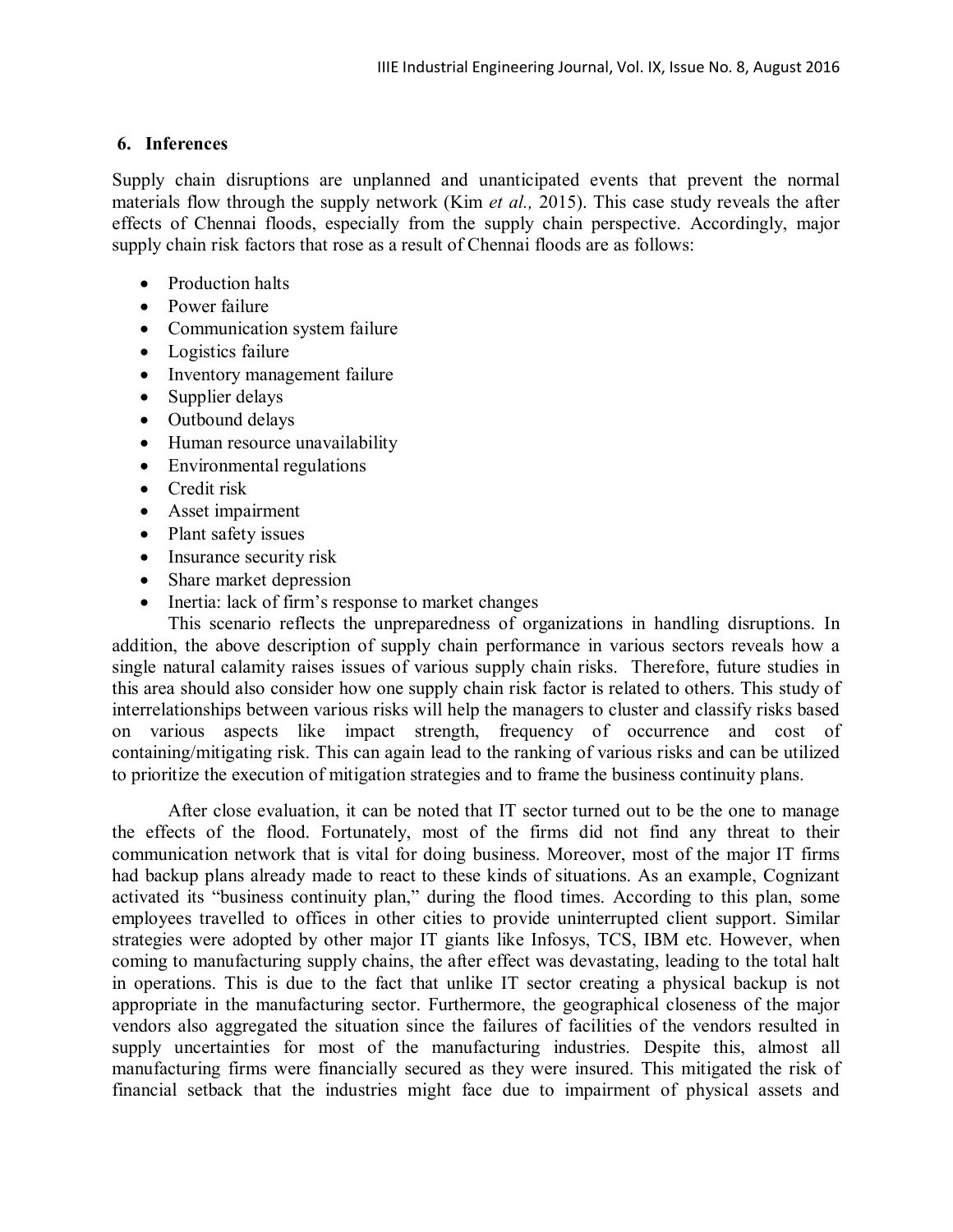infrastructure facilities that got damaged due to water logging. Fortunately, industries in the city were able to roll back to normal operations as the rain receded within a week.

In the food supply chain area, the impact was similar to manufacturing supply chains. However, unlike manufacturing supply chains, any disruption in food supply chain can turn out to be critical that can even lead to death penalties. Flood caused logistics failure was the major risk factor that led to the failure of food supply chains. Alternate transportation facilities using helicopters was utilized by the government officials to distribute food packets to the isolated needy people. This act was able to tackle the issue at least to some extent.

Finally, when analyzing the overall risk mitigation efforts delivered by various sectors, it is evident that some of the strategies worked well for some firms. However, these were traditional strategies that could have been substituted with more effective modern strategies with the help of supply chain risk management philosophies. Some of the promising strategies that are applicable to these situations include the following (1) multi-location sourcing, (2) agile supply chain management, (3) collaboration, (4) flexible transportation (multimodal) etc. Furthermore, supply chain risk due to such disasters can be minimized by (1) enhancing visibility of supply chain by identifying n-tier suppliers and determining interdependencies, (2) mapping key risk areas associated with n-tier supply chain, (3) engaging and sharing global best practices with suppliers, (4) preparing emergency preparedness plans for business continuity etc. (Kohli, 2016).

## **7. Conclusion**

The unprecedented rains in the first week of December 2015, the worst in 100 years, battered Tamil Nadu's northern districts such as Chennai, Tiruvallur, Kanchipuram and Cuddalore. This was a huge blow to all enterprises situated in and around Chennai city. Supply chain disruption issues from the four major sectors of the economy are discussed in this case study. From this, it can be noted how a single natural calamity raises issues of various supply chain risks. Considering these kinds of situations, World Economic Forum (WEF) has highlighted supply chain disruptions and vulnerability as one of the four emerging risk issues that will affect the world's economy and society during this decade. The WEF considers supply chain vulnerability to have an impact potential as high as systematic financial risks, food security or energy supply. This signifies the need to design and execute agile supply chain strategies instead of traditional supply chain strategies. In order to execute these strategies, firms should reconfigure their supply chain design and operations that can handle high levels of demand, supply uncertainty and supply chain disruptions effectively by improving their reliability and flexibility.

## **References**

- 1. Cameron A. MacKenzie, Kash Barker & Joost R. Santos. (2014), "Modeling a severe supply chain disruption and post-disaster decision making with application to the Japanese earthquake and tsunami." IIE Transactions, 46(12): 1243-1260
- 2. Deccan Herald (2015), "Tamil Nadu's deadly rains hit industries hard". Deccan Herald. 30 November 2015. Retrieved 1 December 2015.
- 3. DNA India (2015), "With Chennai airport shut" DNA India (Chennai). 5 December 2015.
- 4. Ketan Thakkar (2015), "Chennai floods: Carmakers like Ford and BMW struggle to restart work after screeching halt". The Economic Times, 15 December 2015. Retrieved18 December 2015.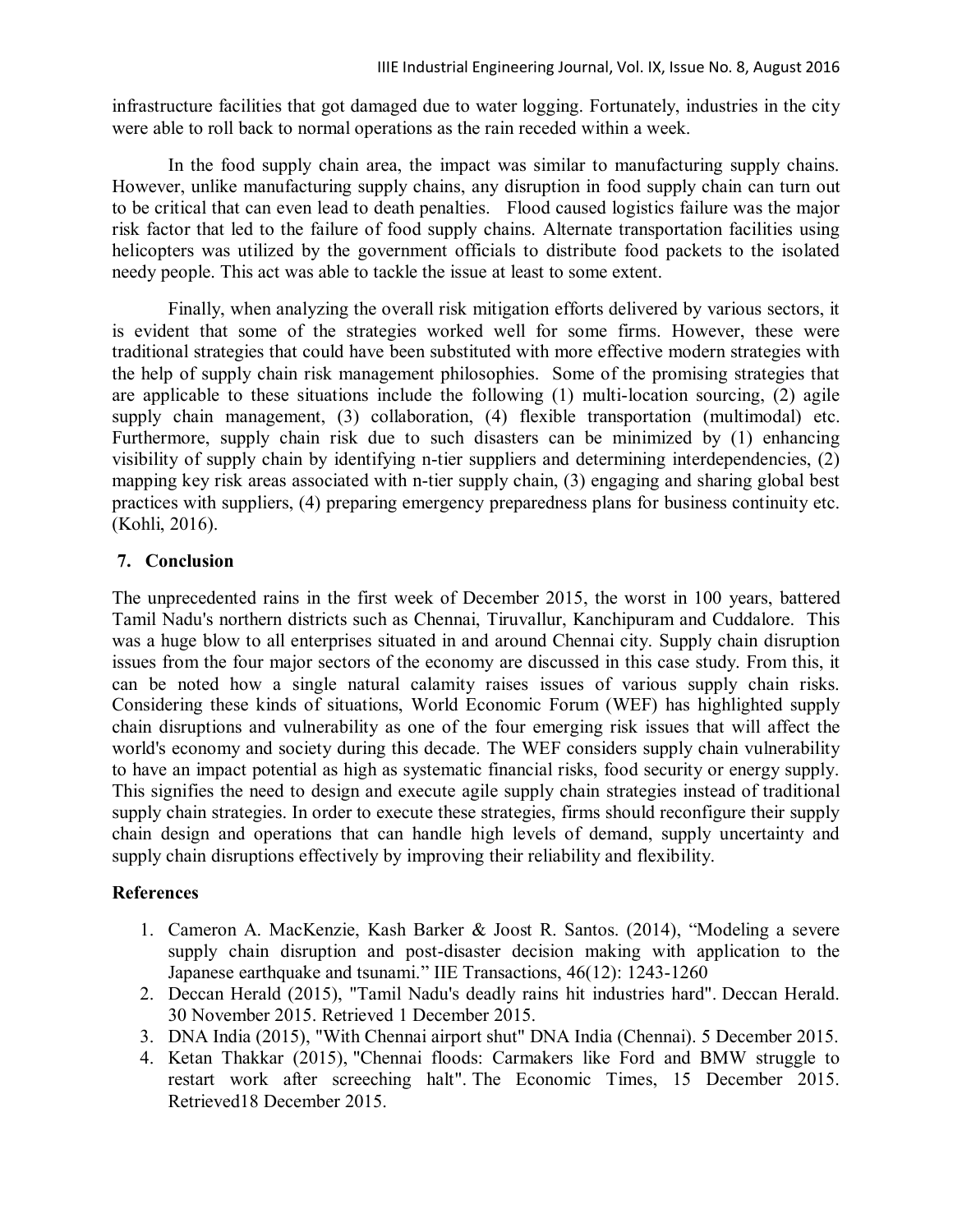- 5. Kim, Y., Yi-Su Chen and Kevin Linderman**. (**2015), "Supply network disruption and resilience: A network structural perspective." Journal of Operations Management, 33-34. p. 43-49.
- 6. Kohli, Ankit. (2016), "How Automotive Supply Chains can Prepare for Chennai-like Disasters". Pure Research Newsletter*.* http://pureresearch.co/how-automotive-supplychains-can-prepare-for-chennai-like-extreme-weather-disasters/. Accessed on 27 April 2016.
- 7. Kotteswaran, C.S. (2015), "Tamil Nadu: Chennai floods cause a loss of Rs 50,000 cr". Deccan Chronicle, 6 December 2015. Retrieved 9 December 2015.
- 8. Lakshmana, K.V. (2015), "Chennai rains may have sunk businesses worth thousands of crores". Hindustan Times, 8 December 2015. Retrieved 8 December 2015.
- 9. Lavanya K., 2015. "Urban Flood Management A Case Study of Chennai City." Architecture Research 2012, 2(6): 115-121
- 10. Narasimhan T E. (2015). "Automakers in Chennai face logistics nightmare." Business Standard, 10 December 2015. Retrieved on 27 April 2016.
- 11. Press Trust of India (2015), "Chennai fuel crisis: Fuel supply disrupted in Tamil Nadu's rain-hit capital". The Financial Express. Press Trust of India, 4 December 2015. Retrieved 5 December 2015.
- 12. Sinha, Ankita (2015a), "Chennai Floods: Flight Tickets Skyrocket to Rs 50000 One Way." NDTV News, Updated: December 05, 2015.
- 13. Sinha, Shilpy (2015b). "Chennai floods: Insurance companies likely to face claims worth Rs 1,000 crore". The Economic Times (Mumbai). Retrieved 5 December2015.
- 14. Sphere India (2015), "Joint Needs Assessment Report Tamil Nadu Floods- 2015." Prepared by Sphere India (Consultant to Chennai district Administration).
- 15. Thakkar, Ketan. (2016), "Chennai floods: Carmakers like Ford and BMW struggle to restart work after screeching halt." The Economic Times, 15 December 2015. Retrieved on 27 April 2016.
- 16. The Financial Express (2015), "After TCS, Wipro issues Q3 revenue warning over Chennai floods". The Financial Express, 16 December 2015. Retrieved 18 December 2015.
- 17. The Hindu (2015a), "Residents stock up for the rainy day". The Hindu (5 December 2015) (Chennai). Retrieved 5 December 2015.
- 18. The Hindu. (2015b), "Over 1.5 lakh street vendors affected". The Hindu. 24 December 2015. Retrieved24 December 2015.
- 19. The Hindu. (2015c). "Eighteen Patients died in Chennai hospital", The Hindu, National Daily News Paper, Chennai Ed. Dated: 4 December 2015, Retrieved 9 December 2015.
- 20. The Hindu (2015d) "1,500 stranded passengers being evacuated from Chennai airport". The Hindu. 2 December 2015. Retrieved 2 December 2015.
- 21. The Hindu (2016), "Enfield suffered production loss of 11,200 bikes". The Hindu, 8 December 2015. Retrieved 27 April 2016.
- 22. The Indian Express (2016) "Chennai floods: Insurance cost get Rs 4,800 cr claims". The Indian Express. 23 January 2016. Retrieved 24 January 2016.
- 23. The New Indian Express (2015), "Flood-hit Industrial Belts Clamour for Aid". The New Indian Express, 28 December 2015. Retrieved 28 December 2015.
- 24. The New Indian Express (2016), "Chennai Floods in November Washed Away Over Rs. 14,000 Crore". The New Indian Express, 31 March 2016. Retrieved 31 March 2016.